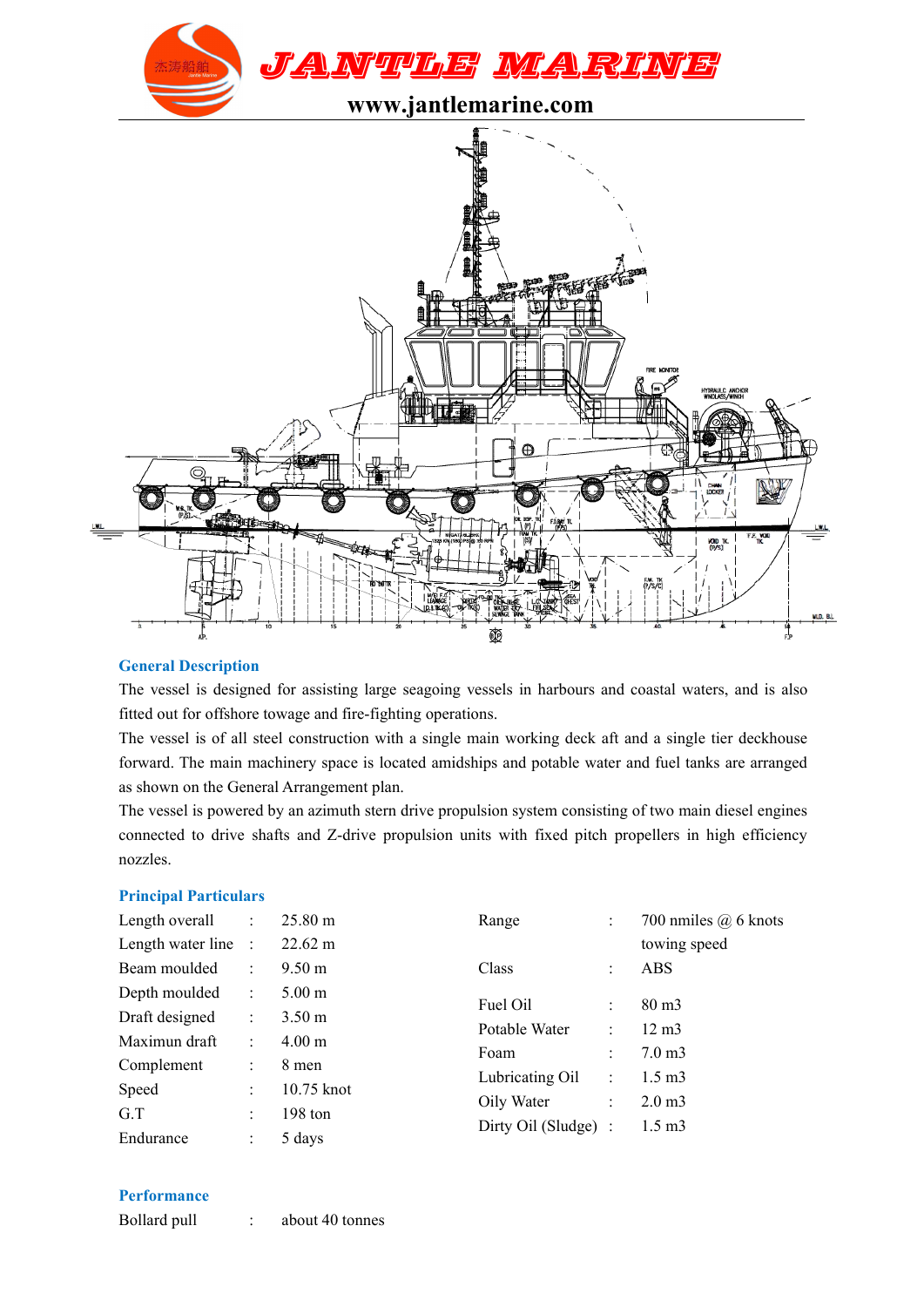

# **www.jantlemarine.com**

## **Class Notation**

ABS class +A1 (E), +AMS as "TOWING VESSEL" Unrestricted Service

| <b>Main equipments</b> |                                                                 |  |  |  |  |
|------------------------|-----------------------------------------------------------------|--|--|--|--|
| Main engine:           | 2 sets, 1800PS at 900 rpm                                       |  |  |  |  |
| Azimuth thrusters:     | 2 sets, 1750PS                                                  |  |  |  |  |
| Main generator:        | 2 sets, 130 kw, 380 V - 3 phase / 50 Hz                         |  |  |  |  |
| Fire-fighting pump:    | 1 set, 30 m3/hr at 40M total head                               |  |  |  |  |
| Emergency fire pump:   | 1 set, 11 m3/hr $(a)$ 25M head                                  |  |  |  |  |
| Anchor windlass:       | 1 set, electro-hydraulic, winch single drum with double warping |  |  |  |  |
|                        | heads & double gypsies                                          |  |  |  |  |
| Liferaft:              | 2sets, 8 persons                                                |  |  |  |  |
| Lifebuoy:              | 8 sets                                                          |  |  |  |  |
| Lifejacket:            | 16 sets                                                         |  |  |  |  |
| EEBD:                  | 6 sets                                                          |  |  |  |  |
| Radar:                 | 1 set, Furuno 48NM radar                                        |  |  |  |  |
| GPS:                   | 1 set, Furuno GP-80                                             |  |  |  |  |
| Echo sounder:          | 1 set, FE-700 6.5 inch                                          |  |  |  |  |
| AIS:                   | 1 set, Furuno FA-100                                            |  |  |  |  |
| Navtex Receiver:       | 1 set, ICS Nav.-5                                               |  |  |  |  |
| <b>VHF Radios:</b>     | 2 sets, HH985                                                   |  |  |  |  |
| EPIRB:                 | 1 set, E3 406Mhz                                                |  |  |  |  |
| SART:                  | 1 set                                                           |  |  |  |  |
| GMDSS:                 | 1 set, Furuno FM8500 Marine VHF Transceiver 25w semi-duplex     |  |  |  |  |
|                        | $CMDCC(W/DCC-QV $ build in                                      |  |  |  |  |